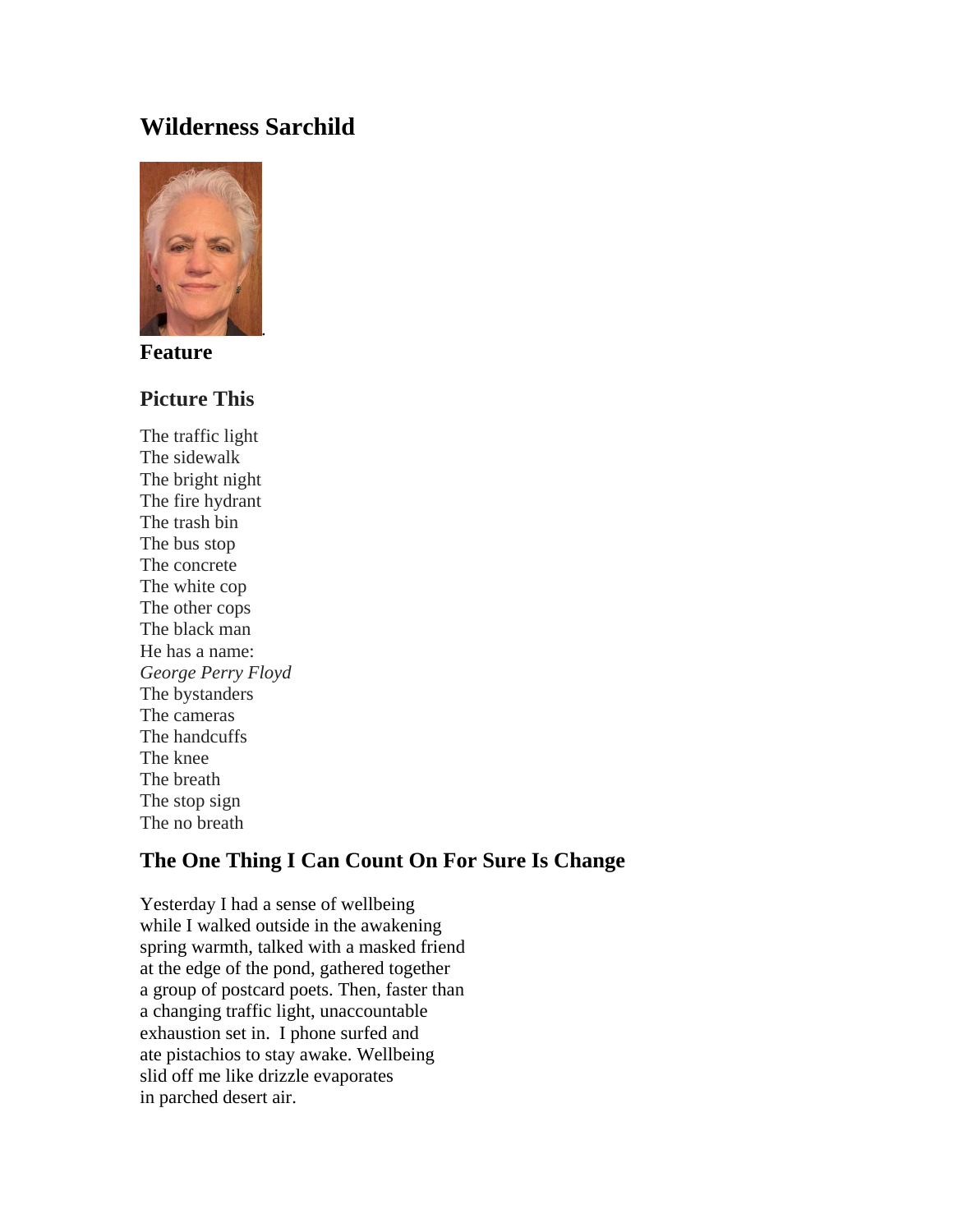It's like that some days. I'm as susceptible to mood change as a toddler switching from giggles to a full-blown tantrum because she dropped her blueberry and the dog ate it.

I wake today to a new day worried that yesterday still locks me in its chains. I open my journal, pick up a pen, write until I am freed from yesterday's bondage -for the time being.

#### **She Explains To Her Smart Phone Why She Won't Leave Her Husband**

Our not-so-secret affair began years ago. You're the first thing I hug upon waking, the last snuggle before bed. I hold your hard hand all day long. You patiently answer my questions:

*Will it rain fifteen days from now? How do I make a mask that will keep me alive at the grocery store? What is this diverticulitis that sent my son to the ER at 5 am? How do I get the rodents to stop nesting inside my car?*

In the morning when my husband wants to share his dreams from the night before or plan the day or make love, I hesitate to put you down  $\Box$ But I do Because there are so many things you can't do:

*Rub your gentle hands through my long gray hair Flick your tongue over parts of my body that rise up like spring daffodils Wash all the dirty dishes in the sink Cook mac and cheese with green tomato relish Sing love songs to me on every birthday and sometimes on ordinary days Tell me you need me like seeds need rain*

### **One Day Something Will Get Me And Not Someone Else**

I wouldn't be here *if* my parents hadn't met in a coffee shop, *if* my mom hadn't asked my dad for a bite of his egg, *if*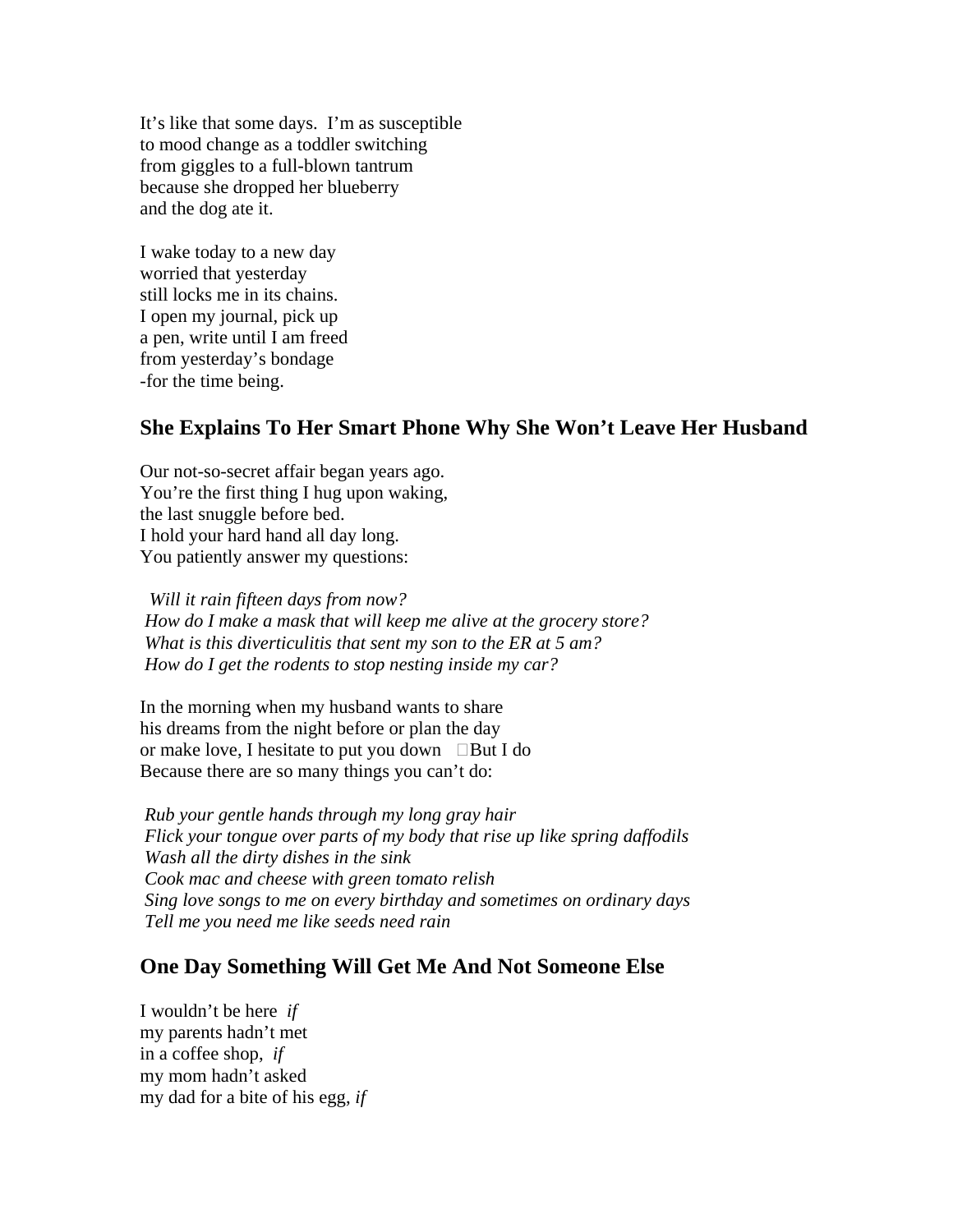I was born in Germany instead of the U.S., *if* I didn't get out of the street in time when I played chicken with my friends, *if* I was in the car with my friend Lisbeth when it careened off the mountain road, *if* I had been on the motorcycle with Lee when he met a truck head on, *if* the woman with the blue fingernails hadn't traded places with me on the whitewater raft, *if* my first husband's fist had hit its mark, *if* the rope had broken on the Colorado mountain, *if* I had been in my tent during the robbery, *if* like Eva, I had been diagnosed with stage four breast cancer

#### **Not Yet**

=after Tony Hoagland's *Reasons To Survive November*

*"Do not go gentle into that good night...rage, rage against the dying of the light"* -Dylan Thomas

January like a tornado  $\square$ a cancerous wind spins from Hell to Boston and wraps its spiked tendrils around you, twisting your body into a house of ruin.

Though the sky is a metal shield, you rise like a wildflower bursting through concrete, call your girlfriend, Maggie, get high together, pain slipping under the bed  $\Box$  temporary respite.

It's Ballroom Night at the Milky Way. You have a closet filled with gold lamé and your bones yield to the call of familiar songs urging you to *waltz* under the disco light of impossible dreams.

The doctors think you're supposed to surrender: